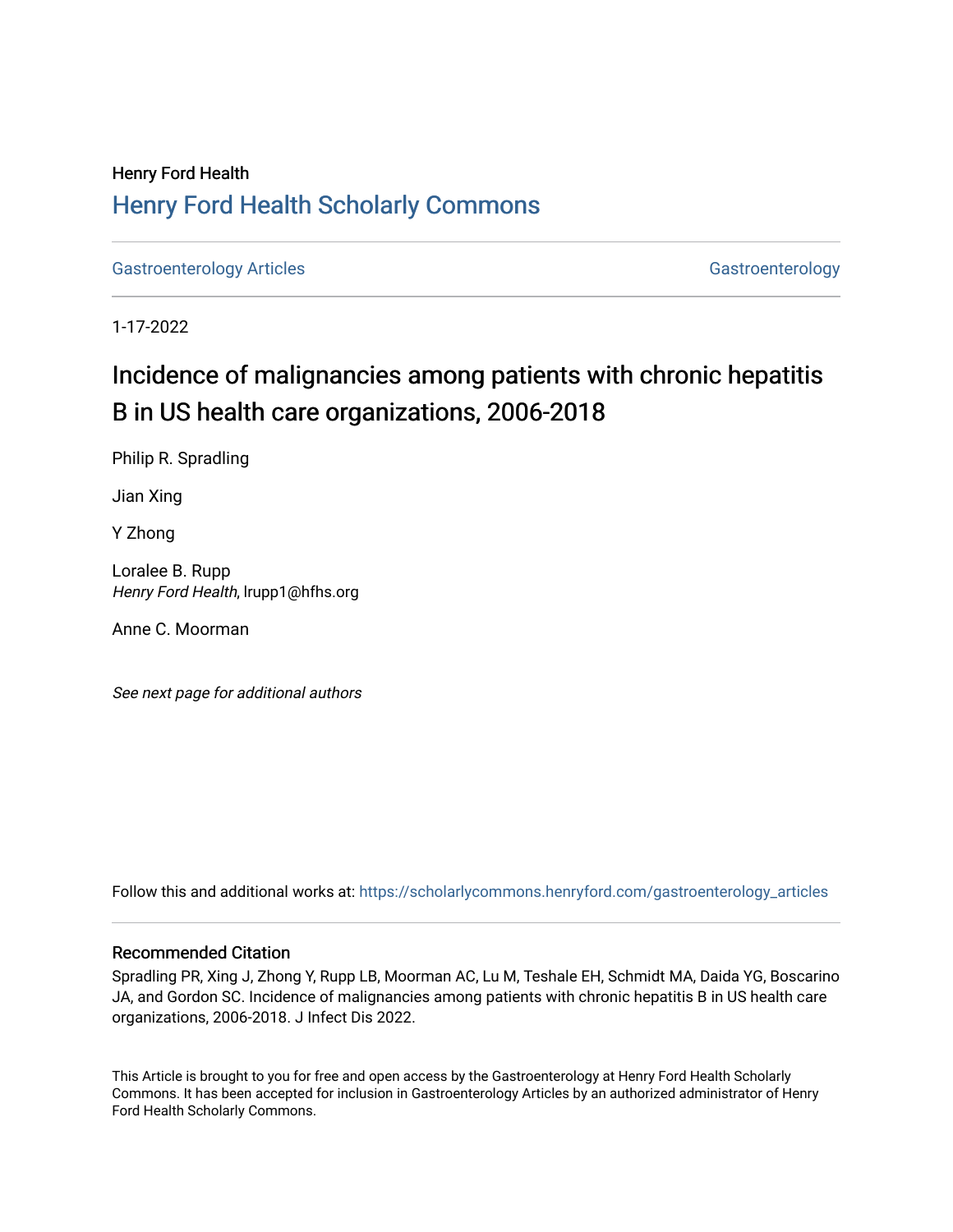### Authors

Philip R. Spradling, Jian Xing, Y Zhong, Loralee B. Rupp, Anne C. Moorman, Mei Lu, Eyasu H. Teshale, Mark A. Schmidt, Yihe G. Daida, Joseph A. Boscarino, and Stuart C. Gordon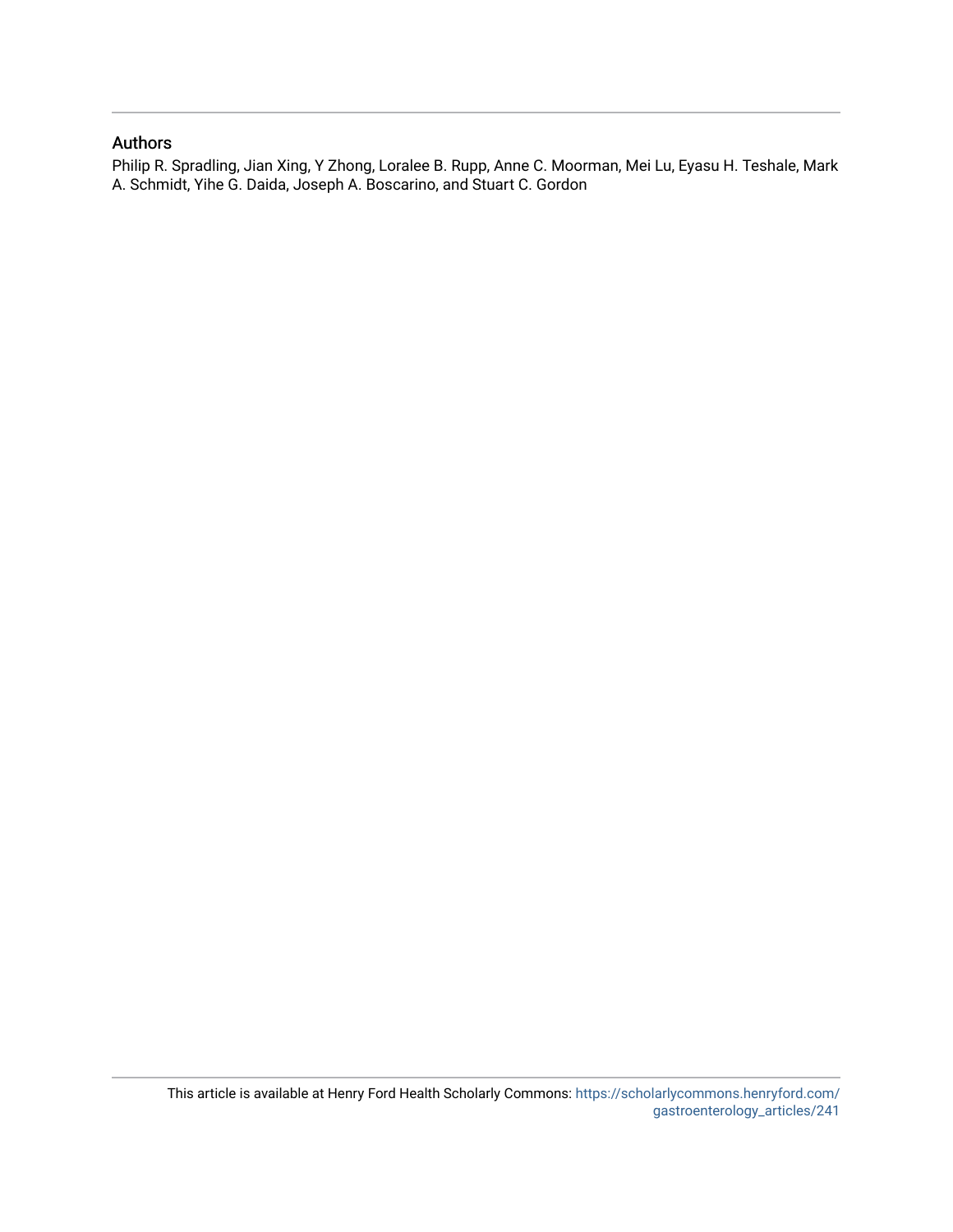BRIEF REPORT

# Incidence of Malignancies Among Patients With Chronic Hepatitis B in US Health Care Organizations, 2006–2018

**Philip R. Spradling, [1](#page-2-0) Jian Xing, [1](#page-2-0) Yuna Zhong, [1](#page-2-0) Loralee B. Rupp, [2](#page-2-1) Anne C. Moorman, [1](#page-2-0) Mei Lu, [2](#page-2-1) Eyasu H. Teshale, [1](#page-2-0) Mark A. Schmidt, [3](#page-2-2) Yihe G. Daida, [4](#page-2-3)[,](https://orcid.org/0000-0003-1628-0476) Joseph A. Boscarino,<sup>[5](#page-2-4)</sup> and Stuart C. Gordon<sup>2[,6](#page-2-5)</sup>; for the Chronic Hepatitis Cohort Study Investigators**

<span id="page-2-4"></span><span id="page-2-3"></span><span id="page-2-2"></span><span id="page-2-1"></span><span id="page-2-0"></span><sup>1</sup> Division of Viral Hepatitis, Centers for Disease Control and Prevention, Atlanta, Georgia, USA, <sup>2</sup>Henry Ford Health System, Detroit, Michigan, USA, <sup>3</sup>The Center for Health Research, Kaiser Permanente Northwest, Portland, Oregon, USA, <sup>4</sup>The Center for Integrated Health Care Research, Kaiser Permanente Hawaii, Honolulu, Hawaii, USA, <sup>5</sup>Department of Population Health Sciences, Geisinger Clinic, Danville, Pennsylvania, USA, and <sup>6</sup>Wayne State University School of Medicine, Detroit, Michigan, USA

<span id="page-2-5"></span>Hepatitis B virus (HBV) infection causes hepatocellular carcinoma but its association with other cancers is not well established. We compared age-adjusted incidence of primary cancers among 5773 HBV-infected persons with US cancer registries during 2006–2018. Compared with the US population, substantially higher incidence among HBV-infected persons was observed for hepatocellular carcinoma (standardized rate ratio [SRR], 30.79), gastric (SRR, 7.95), neuroendocrine (SRR, 5.88), cholangiocarcinoma (SRR, 4.62), and ovarian (SRR, 3.72) cancers, and non-Hodgkin lymphoma (SRR, 2.52). Clinicians should be aware of a heightened potential for certain nonhepatic malignancies among hepatitis B patients, as earlier diagnosis favors improved survival.

**Keywords.** cancer; hepatitis B; incidence.

Hepatitis B virus (HBV) infection causes hepatocellular carcinoma (HCC); however, findings from studies examining its association with nonliver cancers have been largely inconsistent [\[1–](#page-5-0)[3](#page-5-1)]. HBV DNA has been identified in nonhepatic sites, including the pancreas, stomach, biliary tract, kidney, lymphatic tissue, ovary, and peripheral mononuclear cells [\[3](#page-5-1)–[5\]](#page-5-2). In hepatocytes, integration of HBV DNA into the host genome induces the expression of cancer-related genes, and immunemediated chronic inflammation and regeneration are believed to augment the accumulation of mutations that result in malignancy [\[6](#page-5-3)]. Plausible oncogenic processes for nonhepatic sites,

**The Journal of Infectious Diseases® 2022;XX:1–5**

however, have not been thoroughly elucidated. For clinicians, awareness of a heightened potential for certain nonhepatic malignancies among hepatitis B patients could prompt an expeditious assessment of potentially relevant signs and symptoms, leading to earlier diagnosis. Most studies examining cancers among HBV-infected persons have been conducted in Asia, while those in the United States have been limited to selected populations or cancers [[1](#page-5-0), [7](#page-5-4)]. Our objective, therefore, was to compare the incidence of various cancers among patients with chronic HBV infection with that of the general US population.

#### METHODS

#### **Study Population**

We analyzed data from patients with chronic HBV infection who received health care services at all 4 Chronic Hepatitis Cohort Study (CHeCS) sites: Geisinger Health System (Danville, Pennsylvania), Henry Ford Health System (Detroit, Michigan), Kaiser Permanente-Northwest (Portland, Oregon), and Kaiser Permanente Hawaii (Honolulu). The cohort was created based on analysis of electronic health records and administrative data (supplemented with individual chart review) of approximately 2.7 million adults with  $\geq 1$  clinical service visit beginning 1 January 2006. Patients who met a combination of laboratorybased and International Classification of Diseases, Ninth Revision, Clinical Modification (ICD-9-CM)-based criteria consistent with chronic HBV infection were included, as previously described [[8](#page-6-0)]. Once patients met cohort inclusion criteria, all retrospective data were incorporated into the database. Prospective data were available through 31 December 2018, which included patient demographics, medical encounters, tumor registry data, and laboratory results. Hepatitis B patients with (previous or current) hepatitis C virus or human immunodeficiency virus coinfection were excluded from this analysis. The study protocol was reviewed and approved by an institutional review board annually at each study site. The CHeCS investigation follows the guidelines of the US Department of Health and Human Services regarding the protection of human subjects.

#### **Identification of Incident Primary Cancers in the Hepatitis B Cohort and National Tumor Registries**

For the hepatitis B cohort, tumor registry data were collected according to Surveillance, Epidemiology, and End Results (SEER) program standards [[9](#page-6-1)]. Using tumor registry data, we identified primary cancers diagnosed among HBV-infected patients during 2006–2018, according to International Classification of Disease for Oncology, third edition (ICD-O-3) classification, by anatomic site, morphological, and behavioral codes. Among

Received 22 October 2021; editorial decision 12 January 2022; accepted 13 January 2022; published online 17 January 2022.

Correspondence: Philip R. Spradling, MD, Division of Viral Hepatitis, National Center for HIV/ AIDS, Viral Hepatitis, STD, and TB Prevention, Centers for Disease Control and Prevention, MS US12-3, 1600 Clifton Road NE, Atlanta, GA ([pspradling@cdc.gov\)](mailto:pspradling@cdc.gov).

Published by Oxford University Press for the Infectious Diseases Society of America 2022. This work is written by (a) US Government employee(s) and is in the public domain in the US. https://doi.org/10.1093/infdis/jiac011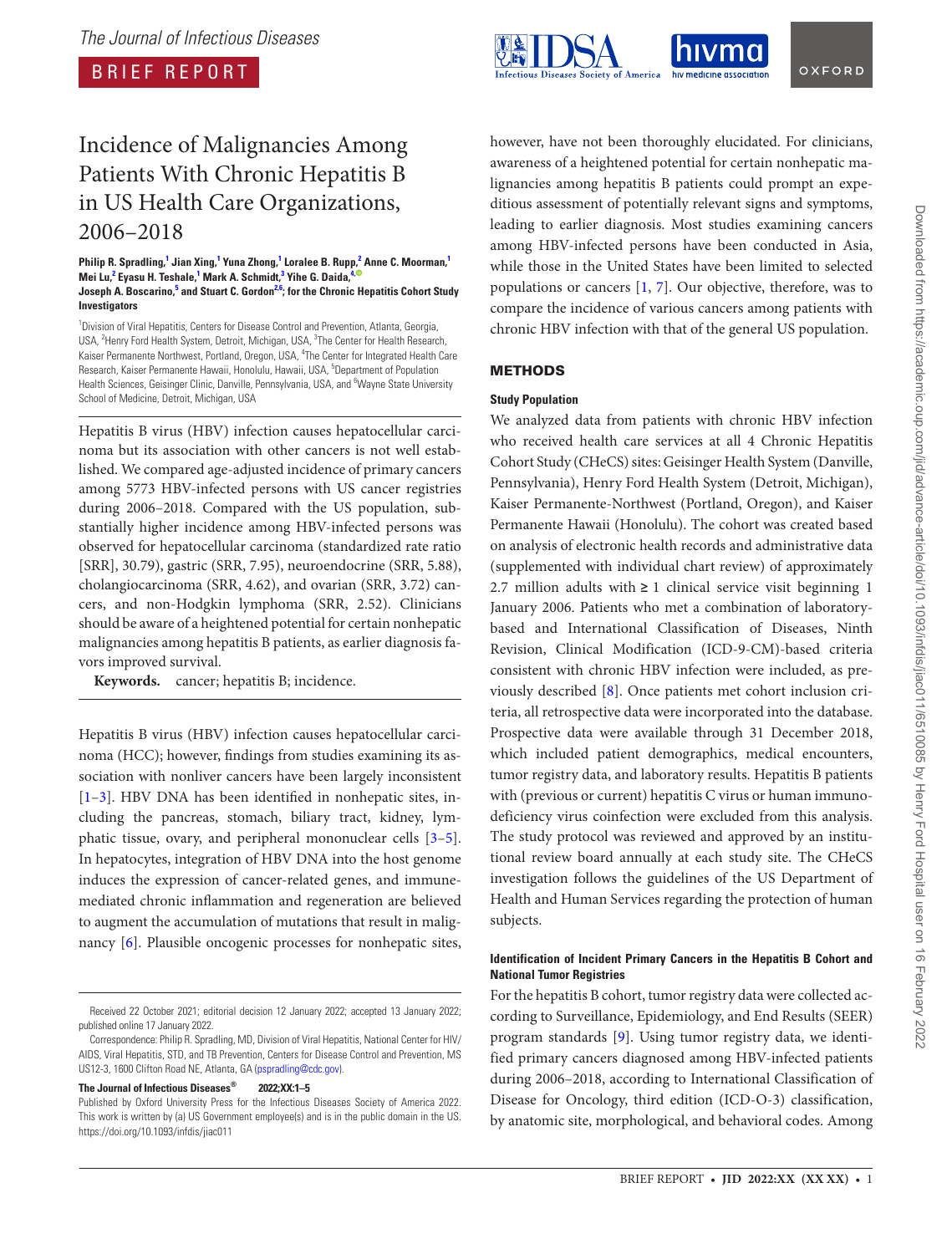incident neoplasms whose malignant status was not discernible directly from the morphological code, we used the behavioral code to confirm malignancy (eg, to differentiate adenomas from adenocarcinomas). All recurrent cancers were excluded from the analysis, as were primary cancers diagnosed before 1 January 2006. We subsequently excluded uncommon cancers from incidence calculations (ie, < 5 cases during the 12-year study period).

To identify incident primary cancers in the US population, we used 2 registry data sources: (1) SEER 18, from the National Cancer Institute, provided cancer incidence and survival data from 18 US states and metropolitan area registries [[9](#page-6-1)]; and (2) National Program of Cancer Registries (NPCR), administered by the US Centers for Disease Control and Prevention [\[10](#page-6-2)]. Together, these complimentary registries represented 97% of the US population. After identification of incident cancers among hepatitis B patients, each with an ICD-0-3 site, morphological, and behavioral code, we used these same codes to identify identical incident cancers in the general population using SEER and NCPR [\(Supplementary Table](http://academic.oup.com/jid/article-lookup/doi/10.1093/infdis/jiac011#supplementary-data)). Cancers were ultimately classified and compared according to anatomic site, except for hematologic malignancies, lymphomas, and neuroendocrine (NE) cancers.

#### **Statistical Analyses and Comparison of Incident Primary Cancers in the Hepatitis B Cohort Versus US Population**

Incidence was calculated for persons aged  $\geq 20$  years as the number of newly diagnosed malignant cancer cases in the hepatitis B cohort and in SEER/NPCR from 1 January 2006 to 31 December 2018. Incidence was expressed per 100 000 prospective person-years of observation. Person-years were calculated for the hepatitis B cohort from first observation to cancer diagnosis, last date of follow-up, or death. Primary cancers diagnosed before the first encounter in the study-affiliated health care system were considered prevalent and excluded from the analysis. For comparison, cancer incidence rates for the hepatitis B cohort and for the US population were age-adjusted by directly standardizing to the 2012 US Census population estimate. Standardized rate ratios (SRR) were determined for the entire observation period to compare cancer incidence in the hepatitis B cohort with that of the general population. Statistical analyses were performed using SEER/Stat software version 8.1.2 (Surveillance Research Program, National Cancer Institute, <seer.cancer.gov/seerstat>), and with SAS software version 9.2 (SAS Institute).

#### RESULTS

There were 5773 HBV-infected patients in the hepatitis B cohort during the study period, contributing 35 250 person-years of follow-up; the mean follow-up was 6.3 years, 53.0% of patients were male, 66.2% were aged 30–60 years at entry, 47.7%

were of Asian/Pacific Islander descent, and 63.8% were privately insured.

There were 385 incident primary cancers among 349 hepatitis B patients during 2006–2018. [Table 1](#page-4-0) shows rates with 95% confidence intervals (CI) for 283 cancers among 269 patients for which incidence was determined (≥5 incident cases during 2006–2018). Compared with the general population, incidence was substantially higher among hepatitis B patients for the following cancers: HCC (SRR, 30.79), gastric (SRR, 7.95), NE (SRR, 5.88), cholangiocarcinoma (SRR, 4.62), ovarian (SRR, 3.72), and non-Hodgkin lymphoma (NHL) (SRR, 2.52). Differences in incidence were less pronounced for renal (SRR, 1.87), colorectal (SRR, 1.50), breast (SRR, 1.46), pancreatic (SRR, 1.36), thyroid (SRR, 1.31), and lung/bronchus (SRR, 1.17) cancers. The 15 incident NHL cases in the hepatitis B cohort included: diffuse large B-cell lymphoma (DLBCL) (n = 4); chronic lymphocytic leukemia (n = 3); marginal zone B-cell (n = 2); T-cell (n = 2); non-Hodgkin lymphoma, not otherwise specified (n = 2); follicular ( $n = 1$ ); and mantle cell ( $n = 1$ ). The 7 incident NE cancers included 5 carcinoid (ICD-O-3 morphological code 8240) and 2 NE (morphological code 8246) tumors; all 7 were malignant (ie, ICD-O-3 behavioral code 3). These occurred in the lung (n = 2), pancreas (n = 2), colon (n = 2), and small intestine  $(n = 1)$ , and were diagnosed at all 4 study sites; 5 cases were female and 5 were of Asian/Pacific Island descent; all were aged 55–75 years at diagnosis.

In contrast, the incidence of bladder (SRR, 0.84) and prostate (SRR, 0.64) cancers among hepatitis B patients was lower than in the general population.

#### **DISCUSSION**

In this cohort of 5773 HBV-infected patients we found that the incidence of several malignancies substantially exceeded those of the US population: these included HCC, NE, gastric, cholangiocarcinoma, ovarian, and NHL. Numerous studies examining various populations, using assorted methodological approaches, have resulted in a lengthy list of nonhepatic cancers potentially associated with HBV infection. Our findings of elevated rates of HCC, gastric cancer, cholangiocarcinoma, and NHL are consistent with those of most investigators. In contrast, none to our knowledge have reported an increased rate of ovarian cancer among persons with chronic hepatitis B (although replicative HBV has been detected in ovarian tissue) [\[5,](#page-5-2) [11](#page-6-3), [12\]](#page-6-4). Several investigators have found an epidemiologic association of HBV with pancreatic cancer, and HBV has been detected in pancreatic tissue [[12,](#page-6-4) [13\]](#page-6-5). However, we found only a modestly increased rate of pancreatic cancer in our hepatitis B cohort compared with the US population.

As a homogeneous entity, NHL frequently has been associated with HBV infection [[2](#page-5-5), [3](#page-5-1), [11,](#page-6-3) [12](#page-6-4)]. Classified accordingly, we too found a significantly elevated rate of NHL in the study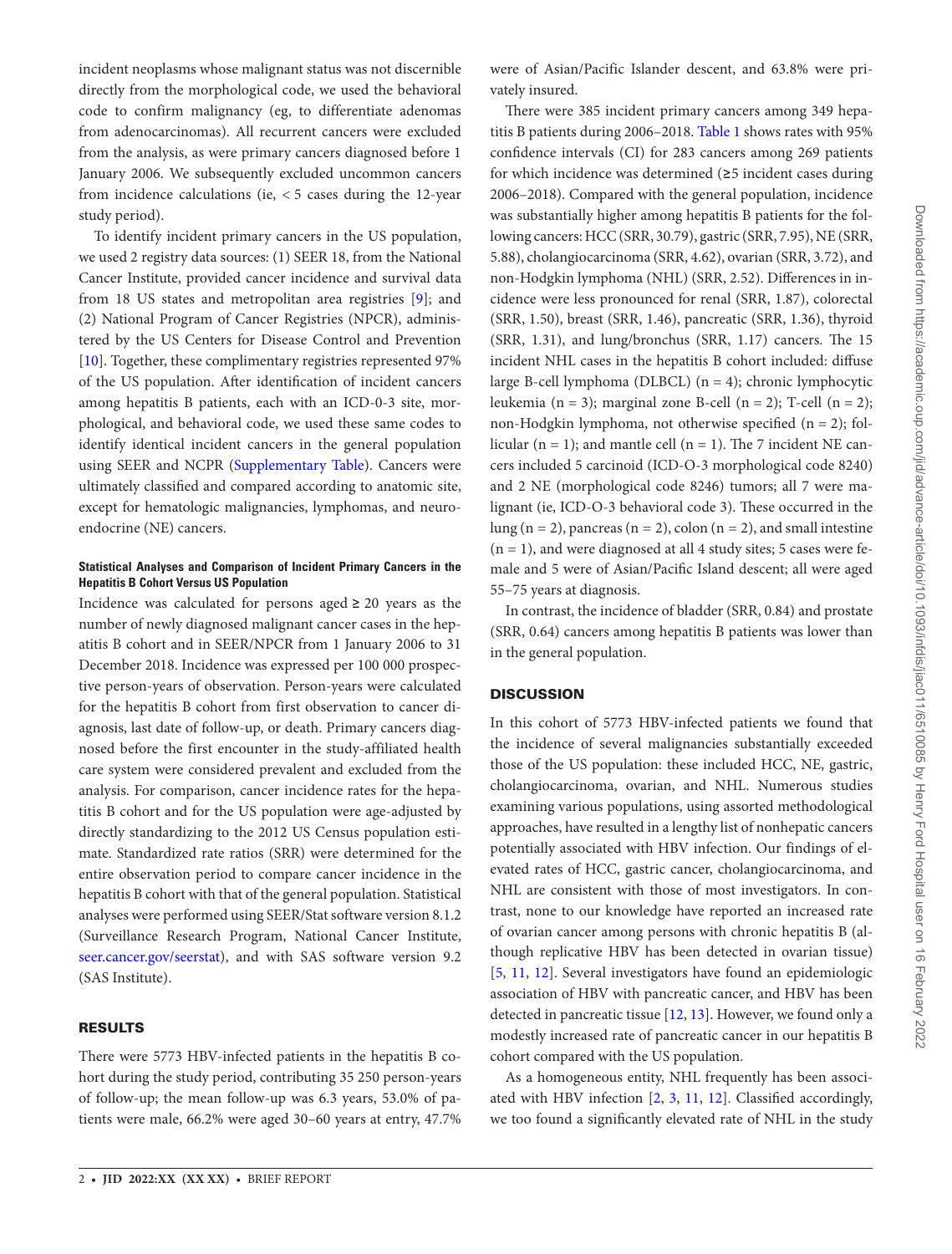<span id="page-4-0"></span>**Table 1. Comparison of Primary Cancer Incidence Among Patients With Hepatitis B in the Chronic Hepatitis Cohort Study (CHeCS) Versus the US Population, According to the National Program of Cancer Registries (NPCR) and Surveillance, Epidemiology and End Results Program (SEER) Cancer Registries, 2006–2018**

| Cancers                           | CHeCS Cancers, n<br>(Column %), $n = 283a$ | <b>CHeCS Standardized Age-</b><br>Adjusted Incidence (95% CI) <sup>b</sup> | NNCPR/SEER <sup>c</sup> Standardized Age-<br>Adjusted Incidence (95% CI) <sup>b</sup> | Standardized Rate<br>Ratio (95% CI) <sup>h</sup> |
|-----------------------------------|--------------------------------------------|----------------------------------------------------------------------------|---------------------------------------------------------------------------------------|--------------------------------------------------|
| Hepatocellular carcinoma          | 98 (34.6)                                  | 304.5 (242.5–379.9)                                                        | $9.9(9.8-10.0)$                                                                       | 30.79 (30.38-31.20)                              |
| Gastric                           | 5(1.8)                                     | 16.1 (4.7-43.8)                                                            | $2.0(2.0-2.0)$                                                                        | 7.95 (7.71-8.20)                                 |
| Neuroendocrine <sup>d</sup>       | 7(2.5)                                     | 23.1 (8.4-53.9)                                                            | $3.9(3.9 - 4.0)$                                                                      | $5.88(5.75 - 6.01)$                              |
| Cholangiocarcinoma                | 7(2.5)                                     | 20.1 (7.5-48.3)                                                            | $4.4(4.3 - 4.4)$                                                                      | 4.62 (4.52-4.72)                                 |
| Ovarian <sup>e</sup>              | 5(1.8)                                     | 29.9 (9.7-92.8)                                                            | $8.0(8.0 - 8.1)$                                                                      | $3.72(3.64 - 3.81)$                              |
| Non-Hodgkin lymphoma <sup>t</sup> | 15(5.3)                                    | 43.3 (23.1-77.8)                                                           | 17.2 (17.1-17.3)                                                                      | $2.52(2.49 - 2.55)$                              |
| Renal                             | 13(4.6)                                    | 40.1 (20.5-74.5)                                                           | $22.0(21.9 - 22.1)$                                                                   | $1.87(1.85 - 1.89)$                              |
| Colorectal                        | 23(8.1)                                    | 77.7 (47.5-122.7)                                                          | 51.5 (51.3-51.6)                                                                      | $1.50(1.49 - 1.51)$                              |
| Breast <sup>e</sup>               | 36(12.7)                                   | 233.4 (156.5-346.2)                                                        | 159.8 (159.4-160.2)                                                                   | $1.46(1.45 - 1.47)$                              |
| Pancreas                          | 9(3.2)                                     | 21.8 (9.9-48.0)                                                            | $16.0(15.9 - 16.1)$                                                                   | 1.36 (1.34-1.38)                                 |
| Thyroid                           | 7(2.5)                                     | $22.0(8.3 - 51.1)$                                                         | 16.8 (16.7–17.0)                                                                      | $1.31(1.29 - 1.32)$                              |
| Lung/bronchus                     | 32 (11.3)                                  | 105.8 (69.7-156.3)                                                         | $90.4(90.2 - 90.6)$                                                                   | $1.17(1.16 - 1.18)$                              |
| <b>Bladder</b>                    | 5(1.8)                                     | $17.9(5.1 - 47.8)$                                                         | 21.4 (21.4-21.5)                                                                      | $0.84$ $(.82-.85)$                               |
| Prostate <sup>9</sup>             | 21(7.4)                                    | 115.0 (67.4-185.6)                                                         | 180.7 (180.3-181.1)                                                                   | $0.64$ $(.63 - .64)$                             |

<span id="page-4-1"></span><sup>a</sup>In total, 283 selected cancer cases (where n ≥ 5) among 269 chronic hepatitis B patients; 14 second incident cancers were histologically distinct from the first.

<span id="page-4-2"></span>b Per 100 000 prospective person-years of observation. Based on US Census Bureau 2012 data with age groups: 20–49, 50–59, 60–69, and 70 years and older.

<span id="page-4-3"></span>c NPCR and SEER Incidence—US Cancer Statistics Public Use Database, 2020 submission (2001–2018) [\[10\]](#page-6-2).

<span id="page-4-5"></span><sup>d</sup>The 7 incident malignant (ie, ICD-O-3 behavioral code 3) carcinoid (morphological code 8240; n = 5) or neuroendocrine (morphological code 8246; n = 2) cancers occurred in the pancreas  $(n = 2)$ , colon  $(n = 2)$ , lung  $(n = 2)$ , and small intestine  $(n = 1)$ .

<span id="page-4-6"></span><sup>e</sup>Female only

<span id="page-4-7"></span>f Includes large B-cell, diffuse (n = 4); chronic lymphocytic leukemia (n = 3); marginal zone B-cell (n = 2); T-cell (n = 2); non-Hodgkin lymphoma, not otherwise specified (n = 2); follicular (n = 1); and mantle cell ( $n = 1$ ).

<span id="page-4-8"></span><sup>g</sup>Male only.

<span id="page-4-4"></span>hStandardized rate ratios are displayed to 2 decimal places to distinguish point estimates from confidence intervals.

cohort. However, the 15 incident NHL cases in our cohort comprised 7 different cell types, none of which had more than 4 incident cases during study follow-up, and thus would have been removed per exclusion criteria from this analysis if classified separately. In a study of Medicare recipients by investigators at the US National Cancer Institute, HBV infection was positively associated with DLBCL (also the most common NHL in our study cohort) but negatively associated with chronic lymphocytic leukemia (also classified NHL in our cohort) [\[1\]](#page-5-0). Future examinations of lymphoma incidence among persons with HBV infection should consider rates according to cell type.

Typically unlisted as a cancer category in studies examining associations between HBV infection and nonliver cancers, the incidence of malignant NE tumors in the hepatitis B cohort was significantly higher than in the general population; the SRR was the second highest of all non-HCC cancers. Regarded historically as rare and affiliated with inherited endocrine disorders, the incidence of NE tumors has been increasing (partially attributable to improved diagnostics), and 95% occur in persons without these inherited conditions [\[14](#page-6-6)]. To our knowledge, there have been no reports of increased rates of NE tumors among persons with HBV infection in the literature, although there have been several case reports, including 1 reporting detection of HBV DNA in a pancreatic NE tumor [\[15](#page-6-7)]. Nonetheless, there were 7 incident NE malignancies in this hepatitis B cohort during 2006–2018. These cancers were

diagnosed independently at each of the 4 study sites; among the cases, these tumors arose primarily in the gastrointestinal tract and lungs.

As with hematologic malignancies and lymphomas, our classification of NE cancers in this analysis was based on tumor histology/morphology rather than anatomic site. Thus, we classified the 2 pulmonary NE and 2 pancreatic NE incident cancers as NE rather than lung or pancreatic cancers, which were comprised of several (non-NE) histologic/morphologic types. Often considered indolent and nonlethal, a recent analysis of SEER data involving approximately 74 000 patients diagnosed with NE cancers from 1973 to 2014 reported a median survival of 41 months [[14\]](#page-6-6). As with other cancers, survival depends on extent of disease at diagnosis; nonmetastatic tumors can be cured with surgical removal, and medical treatments are available for metastatic illness [\[14](#page-6-6)]. Of the 7 hepatitis B cohort patients with incident NE cancers, 1 with a pulmonary NE tumor died 2 years after diagnosis and lung cancer was listed as an underlying cause.

The principal limitation of this analysis was the relatively low number of incident cancers in our hepatitis B cohort compared with those in the national registries, which resulted not only in wide 95% CIs for incidence rates, but more importantly, meant that incremental changes in the number of incident cases of a particular cancer in the hepatitis B cohort could substantially affect the incidence rate. The latter phenomenon probably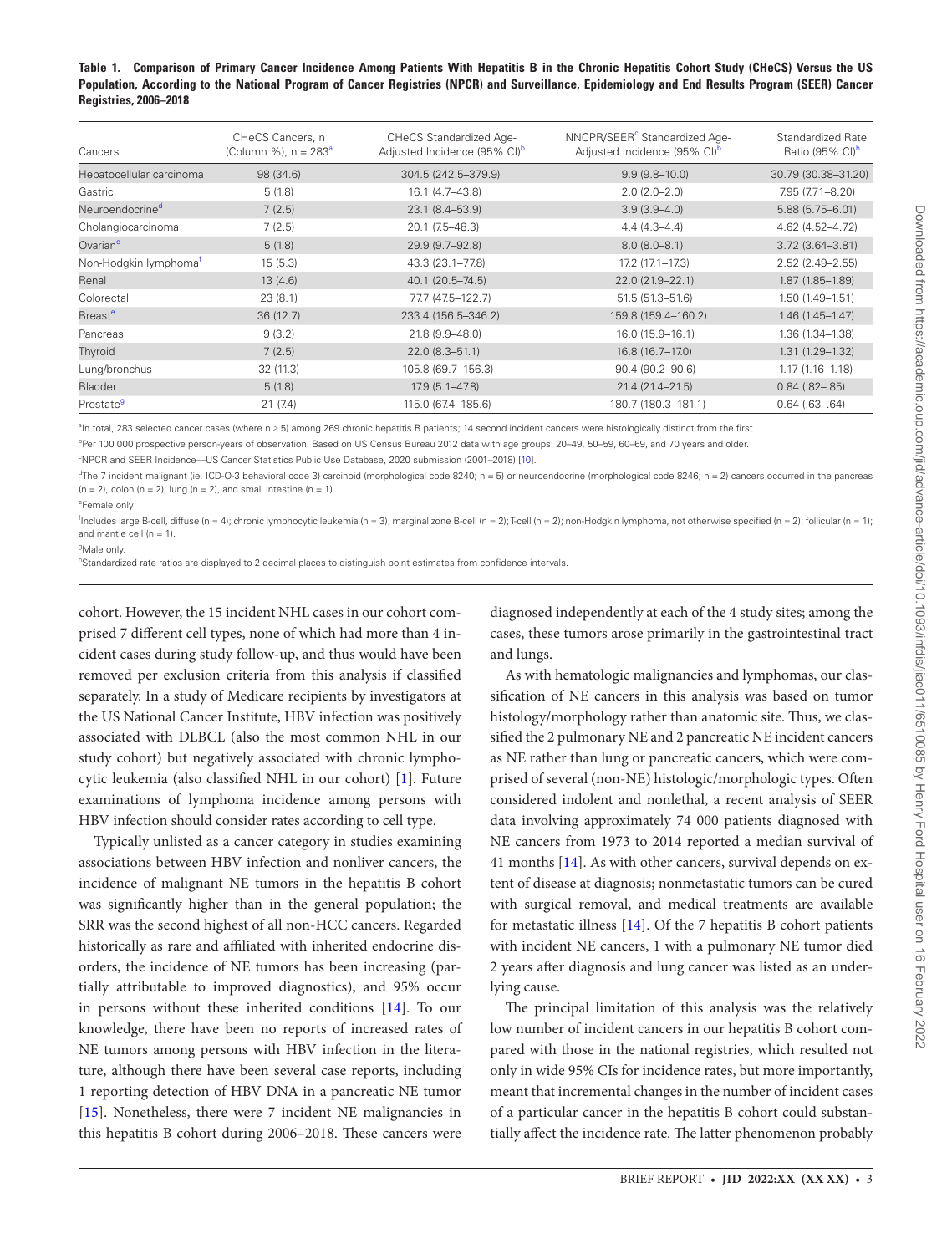favored higher rates in the hepatitis B cohort, and the comparatively large number of patients in the national registries favored the detection of statistical differences between the 2 cohorts. Unlike the national registry data, our hepatitis B cohort was not population based; thus, our findings may not be generalizable to all hepatitis B patients and settings. Furthermore, we could not control for other factors that could affect cancer incidence, such as behavioral risk factors (eg, smoking, alcohol), obesity, metabolic disorders, or hepatitis B disease activity and treatment. Although we intended to record incident primary cancers in the hepatitis B cohort, it was possible that some prevalent or recurrent cancers were misclassified and inadvertently included. As it was not feasible to exclude HBV-infected persons from the national registries, rate calculations for the general population thus included a (low) number of persons with HBV infection, which would reduce apparent differences in rates between our cohort and the general population.

In summary, we found substantially increased rates of several cancers in our hepatitis B cohort compared with the US population. Some of these, including HCC, cholangiocarcinoma, NHL, and gastric cancer, have been characterized similarly by other investigators; others, including ovarian and NE cancer, have not. Rates of renal, pancreatic, colorectal, breast, lung/ bronchus, and thyroid cancer were only modestly increased compared to the US population. In addition to surveillance for HCC, clinicians caring for HBV-infected patients should be aware of the potential risk of nonliver cancers, as earlier diagnosis favors improved survival. Future investigations of this topic should consider examination of NE cancer incidence, as well as delineation of rates for specific types of NHL, such as DLBCL.

#### Supplementary Data

Supplementary materials are available at *The Journal of Infectious Diseases* online. Supplementary materials consist of data provided by the author that are published to benefit the reader. The posted materials are not copyedited. The contents of all supplementary data are the sole responsibility of the authors. Questions or messages regarding errors should be addressed to the author.

#### Notes

*Chronic Hepatitis Cohort Study (CHeCS) investigators*. Eyasu H. Teshale, Philip R. Spradling, Anne C. Moorman, Jim Xing, and Yuna Zhong, Division of Viral Hepatitis, National Centers for HIV, Viral Hepatitis, STD, and TB Prevention, Centers for Disease Control and Prevention, Atlanta, Georgia; Stuart C. Gordon, Mei Lu, Lois Lamerato, Jia Li, Loralee B. Rupp, Nonna Akkerman, Nancy Oja-Tebbe, Talan Zhang, Sheri Trudeau, and Yueren Zhou, Henry Ford Health System, Detroit, Michigan; Joseph A. Boscarino, Zahra S. Daar, and Robert E. Smith, Center for Health Research, Geisinger Health

4 • **JID 2022:XX (XX XX)** • BRIEF REPORT

System, Danville, Pennsylvania; Yihe G. Daida and Carmen P. Wong, The Center for Integrated Health Care Research, Kaiser Permanente-Hawaii, Honolulu, Hawaii; and Mark A. Schmidt, Judy L. Donald, and Erin M. Keast, The Center for Health Research, Kaiser Permanente-Northwest, Portland, Oregon.

*Disclaimer.* Granting corporations do not have access to CHeCS data and do not contribute to data analysis or writing of manuscripts. The findings and conclusions in this report are those of the authors and do not necessarily represent the official position of the Centers for Disease Control and Prevention.

*Financial support.* This work was supported by Gilead Sciences (support to the Henry Ford Health System); and the Centers for Disease Control and Prevention from September 2016 through August 2020. CHeCS was previously funded through May 2016 by the CDC Foundation, which received grants from AbbVie; Genentech, a member of the Roche Group; Gilead Sciences; Janssen Pharmaceuticals, Inc; and Vertex Pharmaceuticals; past partial funders include Bristol-Myers Squibb.

*Potential conflicts of interest.* S. C. G. receives grant/research support from AbbVie Pharmaceuticals, CymaBay, Gilead Sciences, Intercept Pharmaceuticals, and Merck. M. L., J. A. B., M. A. S., Y. G. D., J. L., and L. B. R. receive research grant support from Gilead Sciences and Intercept Pharmaceuticals. All authors have submitted the ICMJE Form for Disclosure of Potential Conflicts of Interest. Conflicts that the editors consider relevant to the content of the manuscript have been disclosed.

#### References

- <span id="page-5-0"></span>1. Mahale P, Engels EA, Koshiol J. Hepatitis B virus infection and the risk of cancer in the elderly US population. Int J Cancer **2019**; 144:431–9.
- <span id="page-5-5"></span>2. An J, Kim JW, Shim JH, et al. Chronic hepatitis B infection and nonhepatocellular cancers: a hospital registry-based, case-control study. PLoS One **2018**; 13:e0193232.
- <span id="page-5-1"></span>3. Song C, Jun Lv J, Yao Liu Y, et al. Associations between hepatitis B virus infection and risk of all cancer types. JAMA Netw Open **2019**; 2:e195718.
- 4. Mason A, Wick M, White H, Perrillo R. Hepatitis B virus replication in diverse cell types during chronic hepatitis B virus infection. Hepatology **1993**; 18:781–9.
- <span id="page-5-2"></span>5. Mak JSM, Lao TT, Leung MBW, Chung CHS, et al. Ovarian HBV replication following ovulation induction in female hepatitis B carriers undergoing IVF treatment: a prospective observational study. J Viral Hepat **2020**; 27:110–7.
- <span id="page-5-3"></span>6. Neuveut C, Wei Y, Buendia MA. Mechanisms of HBVrelated hepatocarcinogenesis. J Hepatol **2010**; 52:594–604.
- <span id="page-5-4"></span>7. Ramsey SD, Unger JM, Baker LH, et al. Prevalence of hepatitis B virus, hepatitis C virus, and HIV infection among patients with newly diagnosed cancer from academic and community oncology practices. JAMA Oncol **2019**; 5:497–505.